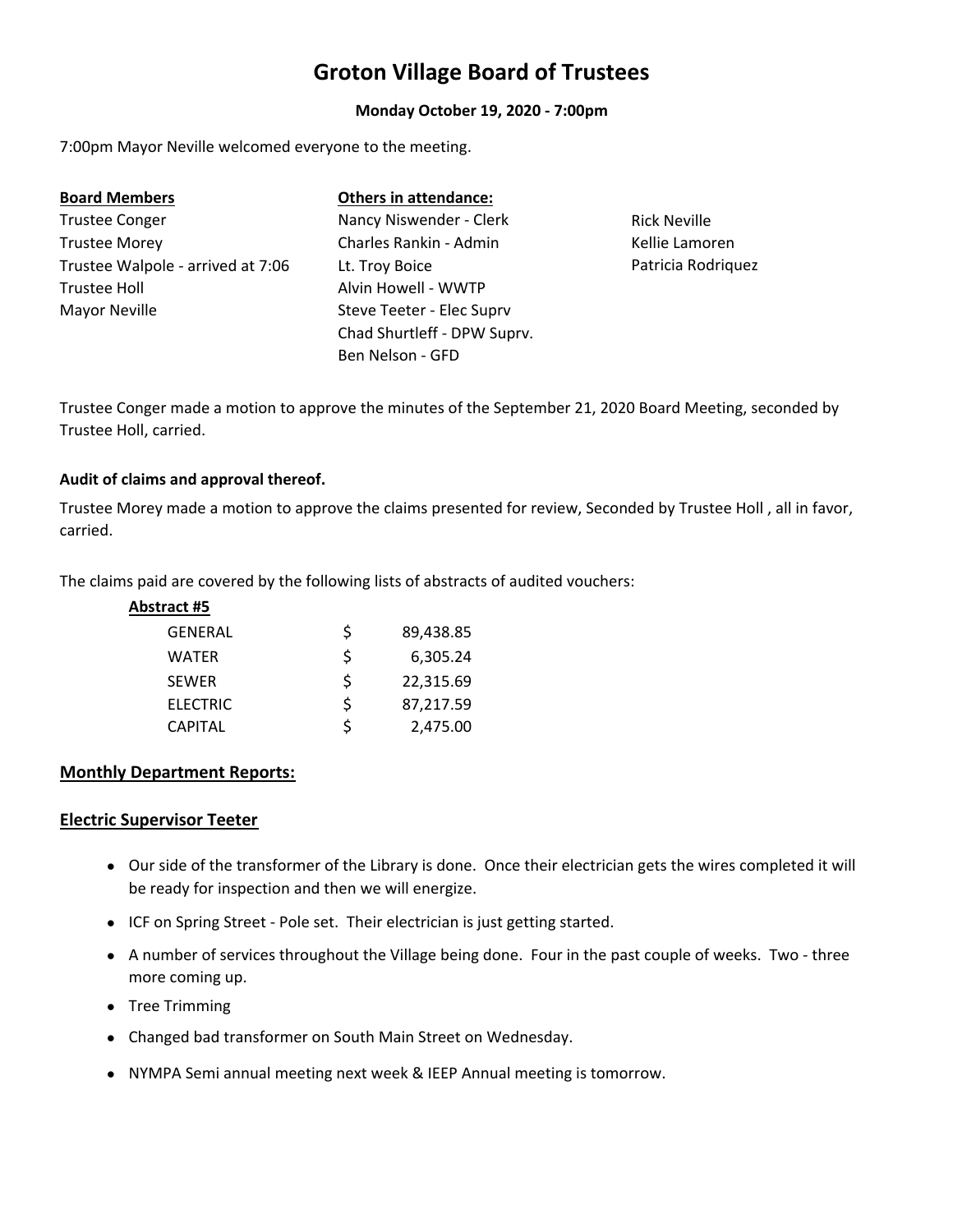# **DPW Supervisor Shurtleff Report Submitted:**

**Department of Public Works September 21 – October 19, 2020 Completed Work/Projects:**

- Finished paving Spring St.
- Match driveway approaches on Spring St.
- Brakes and service on the Hybrid truck
- Begin hauling in sand for winter
- Repair several pothole areas
- Repair tank telemetry at Elm St. tank
- Repair a fuel problem on truck #41
- Complete annual OSHA training
- Repair catch basins on Gerald Moses Dr.
- Remove fallen dead trees on the trail
- Service the leaf picker
- **Begin picking up leaves**
- Haul out spoils' pile behind the garage

# **Schedule of Work**

- Flush hydrants
- Close the park
- Grade side hill at the park
- Haul in sand
- Install a new catch basin on Clark St.

# **Additional Comments:**

Paving done ‐ once payments are made we will submit for CHIPS ‐ some areas received full amount ‐ possible 20% loss.

Leaf Pickup from now to December 1st.

On water side of things ‐ State health officials requiring test in emerging contaminants ‐ will now be sampling for new ones annually beginning in January.

| Lt. Boice - Police Department Report:          | # of Complaints |
|------------------------------------------------|-----------------|
| Monthly report for September 2020<br>$\bullet$ | 216             |
| $1/1/19 - 9/30/19$                             | 2139            |
| $1/1/20 - 9/30/20$                             | 3080            |
|                                                | 941 difference  |
|                                                | 44% increase    |

October has been really busy. Many thefts.

# **Waste Water Treatment Plant**

# **Trustee Walpole Reported:**

- Alvin has been winterizing and has had some piping replacing. He is verifying the hours used.
- The stock pile of the solids has been reduced and is back to a normal amount.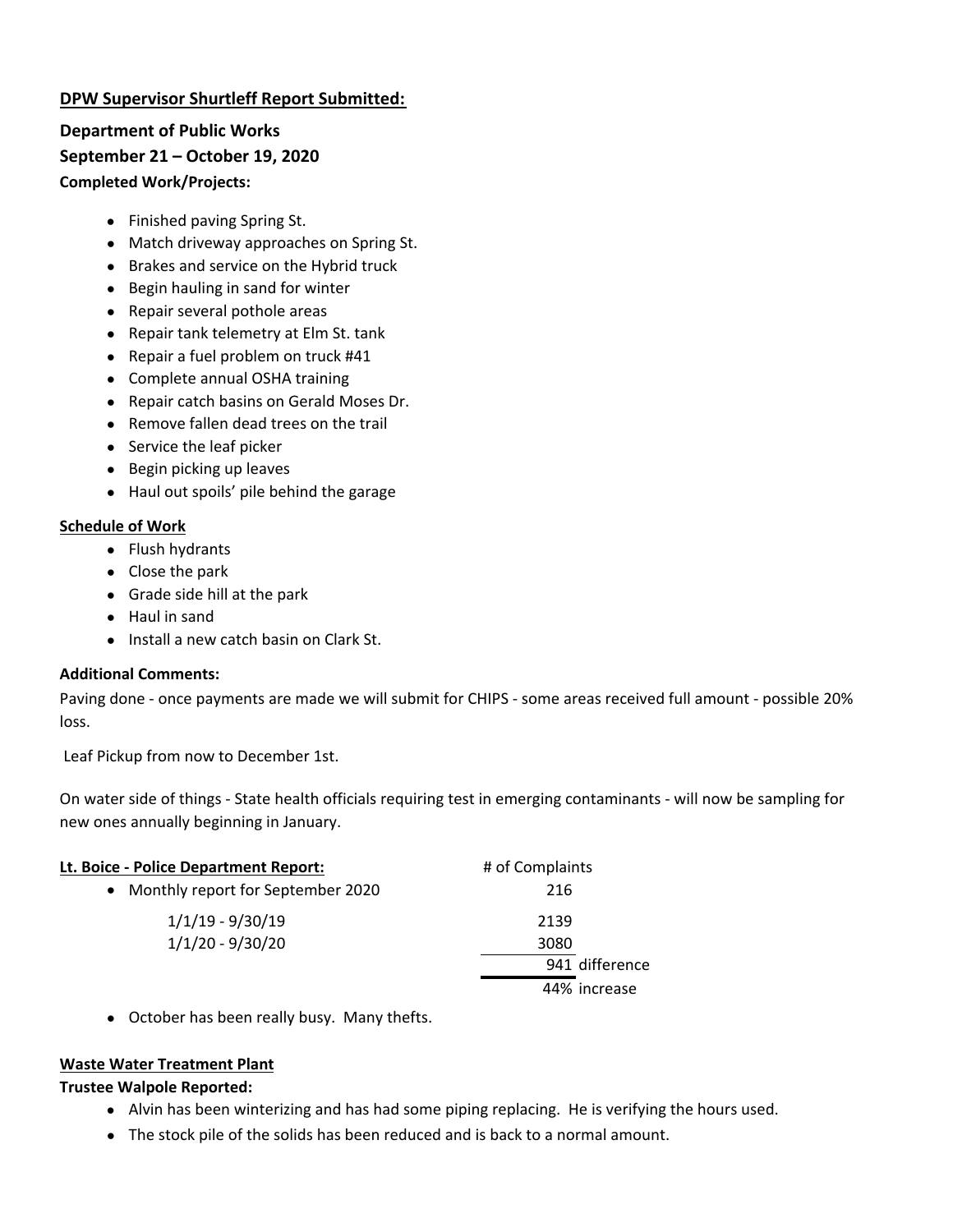# **Trustee Conger Reported on Recreation and Youth Committees:**

# **Joint Recreation** -

# **Fall Programming:**

- Science Center Partnership- Community nights will be on Thursday, Oct 22nd 4pm and Sunday, Oct 25th 10am at Sykes Memorial Park. Family friendly activities open to all ages and free to the community.
- Youth Cross Country- Cancelled for the fall.
- Youth Soccer program with Nick Wagner working with the boys' varsity soccer coach to create some programming options for grades 3‐6th similar to football camps.
- Youth Football‐ Four week youth football camp Saturday mornings at the park from October 17th ‐ November 7th. One hour for 3rd/4th graders, one hour 5th/6th graders, 30 minute break between. Registration should be open by the end of the week and will be FREE! Following covid guidelines and will be communicating in detail with coaches and parents
- Yoga in the Park-Summer session came to an end on Sept 30th. Winter sessions will continue in a few weeks at the American Legion.
- Pick up Craft Series- possibly do a fall / winter series. Would be easy and low budget- pick-up on Saturday's.

# **Winter Programming:**

- Art Programming- Currently in discussion with local art entities and the Community Arts Partnership about offering virtual or in person art classes this winter or fall.
- Cabin Fever most likely will not happen.
- Grants & Professional Development funds postponed until next year.

# **Youth Committee**

- Report: Nick Wagner: Welcome Nick. Nick has been working with Shelley to get acquainted with the Cornell system. Also, he has set up social media pages on Face Book and Instagram Page name is Groton Youth Services. He has been shadowing with program managers from other municipalities. He plans on meeting with Groton School Administrator Margo Martin. He has been working with the Groton Recreation Director Jennifer Jones on a small Youth Soccer Program at the Memorial Park. Sign-ups soon through the Groton Recreation website. Vote taken to go ahead with the Soccer program: all present were in favor. Vote taken to go ahead with the Soccer program: all present were in favor.
- Report: Rural Youth Services Director Kate Shanks-Booth Budget to Legislature: 12% reduction, as expected, but will be hiring a 4th full-time staff person. A staff retreat is planned to discuss future services and tech services needed by the municipalities. Recreation Partnership will remain intact, with a flat budget.
- Report: Groton Library Director Sara Knobel: Library is open with curbside service. Desk service is available by appointment. The addition is coming along. The furniture that is original to the building of 100 years ago is being refinished by B&B Vintage on South Main Street.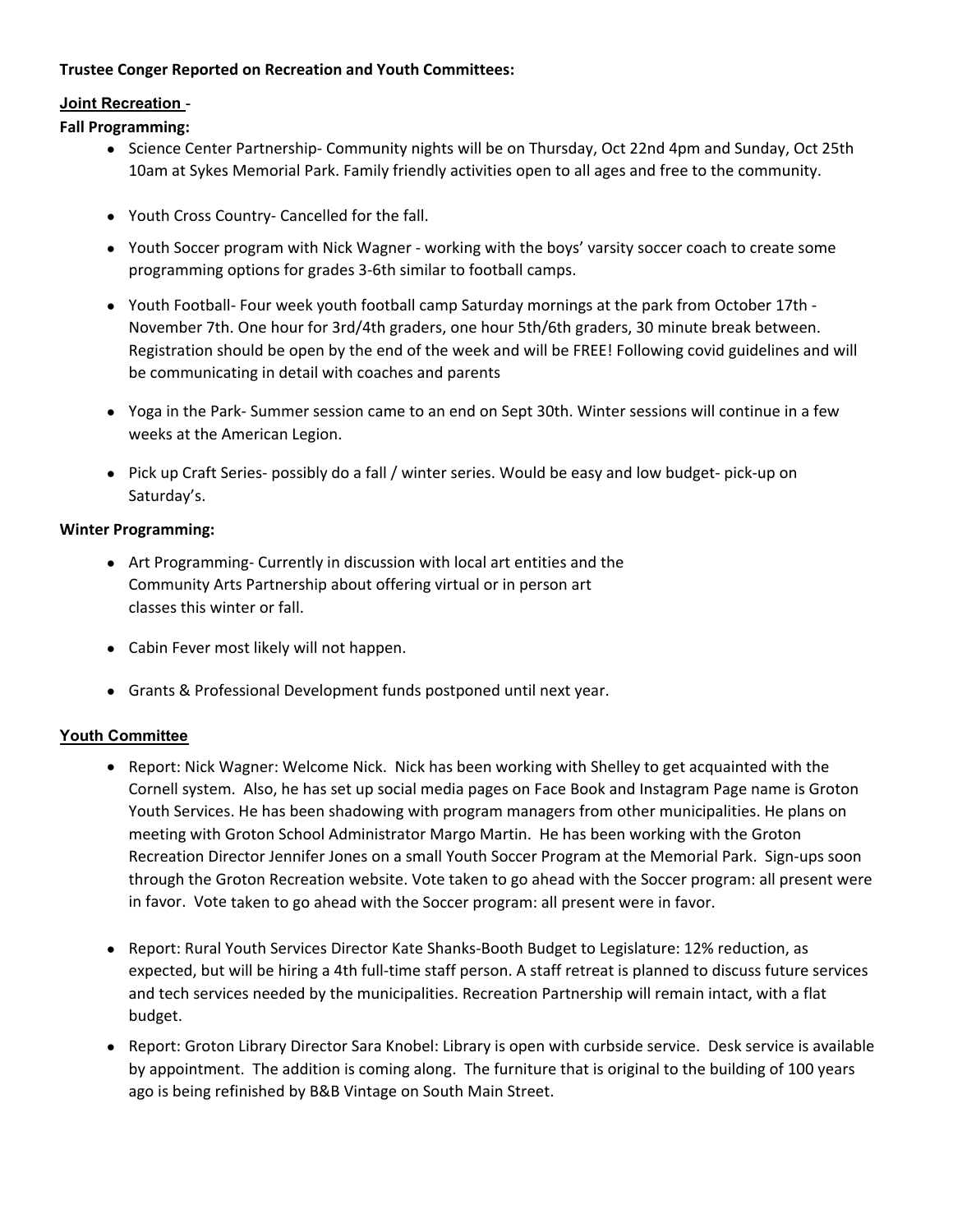#### **Report from Fire Chief Ben Nelson submitted:**

- 640 Fire and Rescue Calls listen
- 130 Ambulance Calls
- 770 Total Calls YTD
- Halloween plan, drive through/ walk through with social distancing. They will also have a chicken BBQ dinner‐ drive through.
- The Cornell Student mentioned last month has completed her paperwork.
- Hannah Rosenthal -Hook application filed

# **Code Officer Andersen Reported:**

- 43 building permits \$1,168,000 worth of work. 29 Roofing and window Permits ‐ \$160,000 worth of work.
- Just starting to business safety checks, still holding off on approx. 400 residential due to COVID.
- Rackers Center on Spring Street ‐ Windows in and roof done. Wiring and sheet rock to start.
- The Dollar General had a different Electrical inspector sticker and were notified that they would need to contact the village inspector Ferris. They contacted him and all ok.
- Called Norfe Pirro about trash at 166 that wasn't picked up on Friday.
- Peru Rd Marks property barn has been taken down and looks good.
- Received letter from Department of State to request pool permits from 2016 to present from a complaint-He sent in copies of permits.
- Library coming along good
- Sheet rocking started in Dollar General ‐ no systems in yet.

# **Action Items:**

- Trustee Morey made a motion to adopt a resolution designating the Village Office as the one polling place for the Village Elections on Tuesday, March 16, 2021, with polling hours from 12noon‐ 9pm, seconded by Trustee Holl, carried.
- Health Insurance Discussion including Insurance Holiday, Blue 365 and Fitness Memberships ‐ Resolution to approve the Mayor to sign the Municipal Cooperative Agreements for 2020 (revised) & 2021 with the Greater Tompkins County Municipal Health Insurance Consortium.

Trustee Conger made a motion to adopt a resolution to approve the Mayor to sign the Municipal Cooperative Agreements for 2020 (revised) & 2021 with the Greater Tompkins County Municipal Health Insurance Consortium, seconded by Trustee Holl, carried.

Trustee Holl made a motion to change the fitness membership in in handbook to include other fitness locations including online memberships at rate less than or equal to the Groton fitness center, seconded by Trustee Conger, carried.

 A discussion of the new records retention policy including digitally maintained documents. Trustee Conger made a motion to adopt the Retention and Disposition Schedule for New York Local Government Records, issued pursuant to Article 57‐A of the Arts and Cultural Affairs Law, and containing legal minimum retention periods for local government records, seconded by Trustee Morey, carried.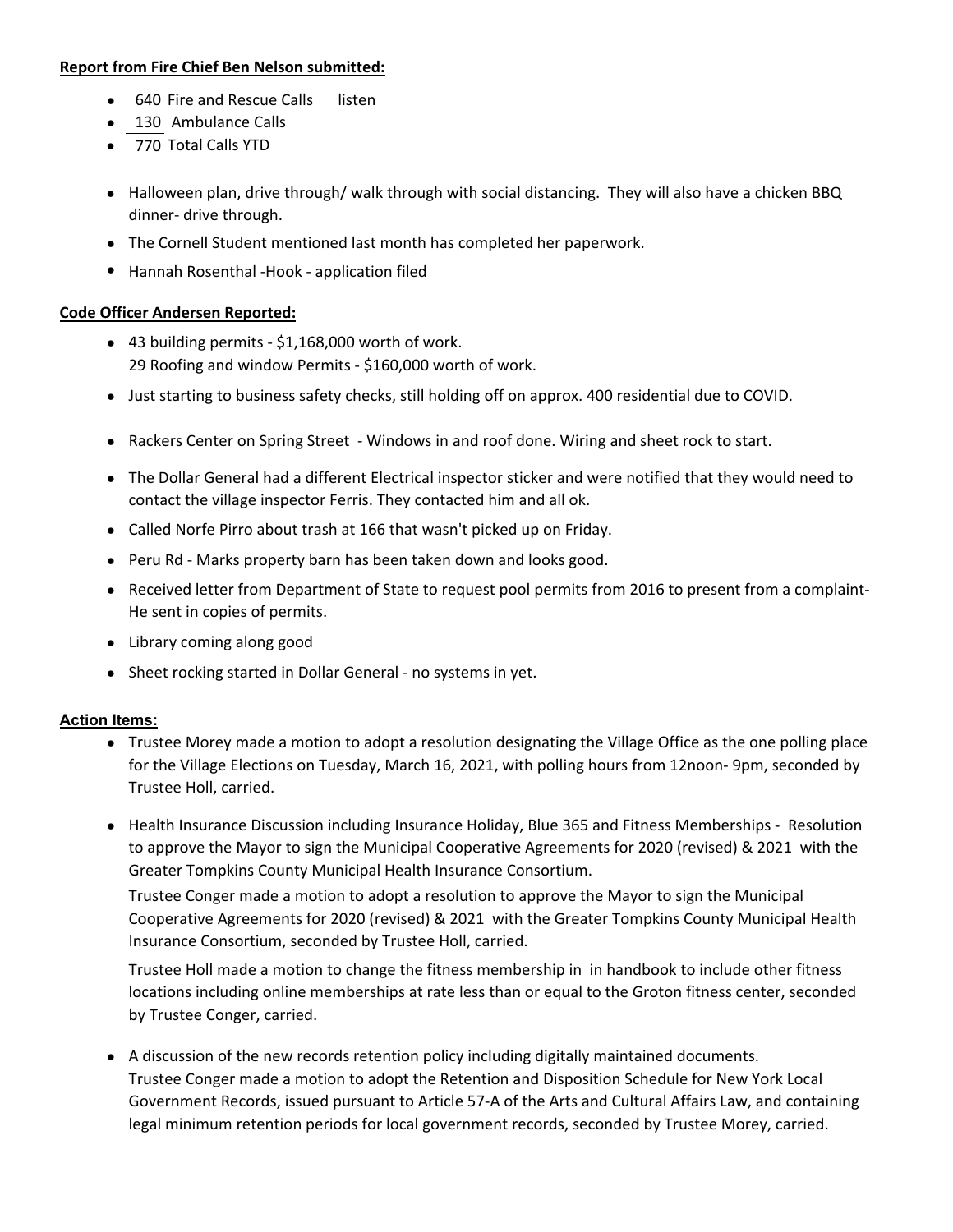- Review and discussion of updated Chapter 177, Subdivision of Land. Trustee Walpole made a motion to adopt a resolution to approve updated Chapter 177, Subdivision of Land and to have our attorney prepare a new local law, seconded by Trustee Morey, carried.
- Discussion of the Village Comprehensive Plan and the Tompkins County program to help with the update.

Trustee Holl made a motion to adopt a resolution to proceed with the Village Comprehensive Plan and look into Tompkins County program to help with the update, seconded by Trustee Walpole, carried.

- Discussion of the Zoning Board/Planning Board ‐ The Village Board will see if they can come up with a few names to be on the board.
- Discussion of Owasco Lake Management Council Documents and requests for resolutions: OLWMC's Lake Friendly Pledge and Sediment Control Ordinance The board will further review.
- Discussion to Increase Mike Perkins pay by \$1 to \$21 per hour for completing year 2 of Apprentice Training as of October 19, 2020

Trustee Morey made a motion to increase Mike Perkins pay by \$1 per hour to \$21 for completing year 2 of Apprentice Training as of October 19, 2020, seconded by Trustee Holl, carried.

 Discussion of the Shared Services Agreement with NYSDOT. Trustee Walpole made a motion to approve Suprv Shurtleff to sign the Shared Services Agreement with NYSDOT, seconded by Trustee Morey, carried.

# **Public Comments:**

● Kelly Lamoren - resident of Town of Groton - Dryden /Groton Plus Human Dignity Coalition. Kelly state her concerns of confederate flag being sold. They organized a peaceful presence on Main Street. A lot of chatter was happening on of local sites. Upset that they are being sold and two business had confederate flags hanging. She handed out some cards on the group.

Patricia Rodriguez - lives in town of Groton. Also concerned and know a lot of people in town that are immigrants and people of color. Would like to know what the Village Boards position is on this.

The Board has not yet had a discussion ‐ and cannot give a comment from the Village Board. Trustee Walpole mentioned personally he feels the flag should be in a museum of a part of history, but he would not fly one. But as it is a first amendment right we are unable to stop what items people post or sell. He shared some of the events that happened during the time of the protest. Trustee Holl agrees with Trustee Walpole. There was discussion on if the Board would be having any additional discussion on the topic and what they could do.

# **Old Business**

- Building Project update discussion. Jared McCormick would like to attend the Board meeting next month and share his thoughts. Trustee Holl will contact him and we will add him to the agenda.
- Clerk Niswender gave an update on Social Media possibilities including Facebook. A Social Media policy was presented.

Trustee Conger made a motion to adopt the Social Media Policy, seconded by Trustee Holl, carried.